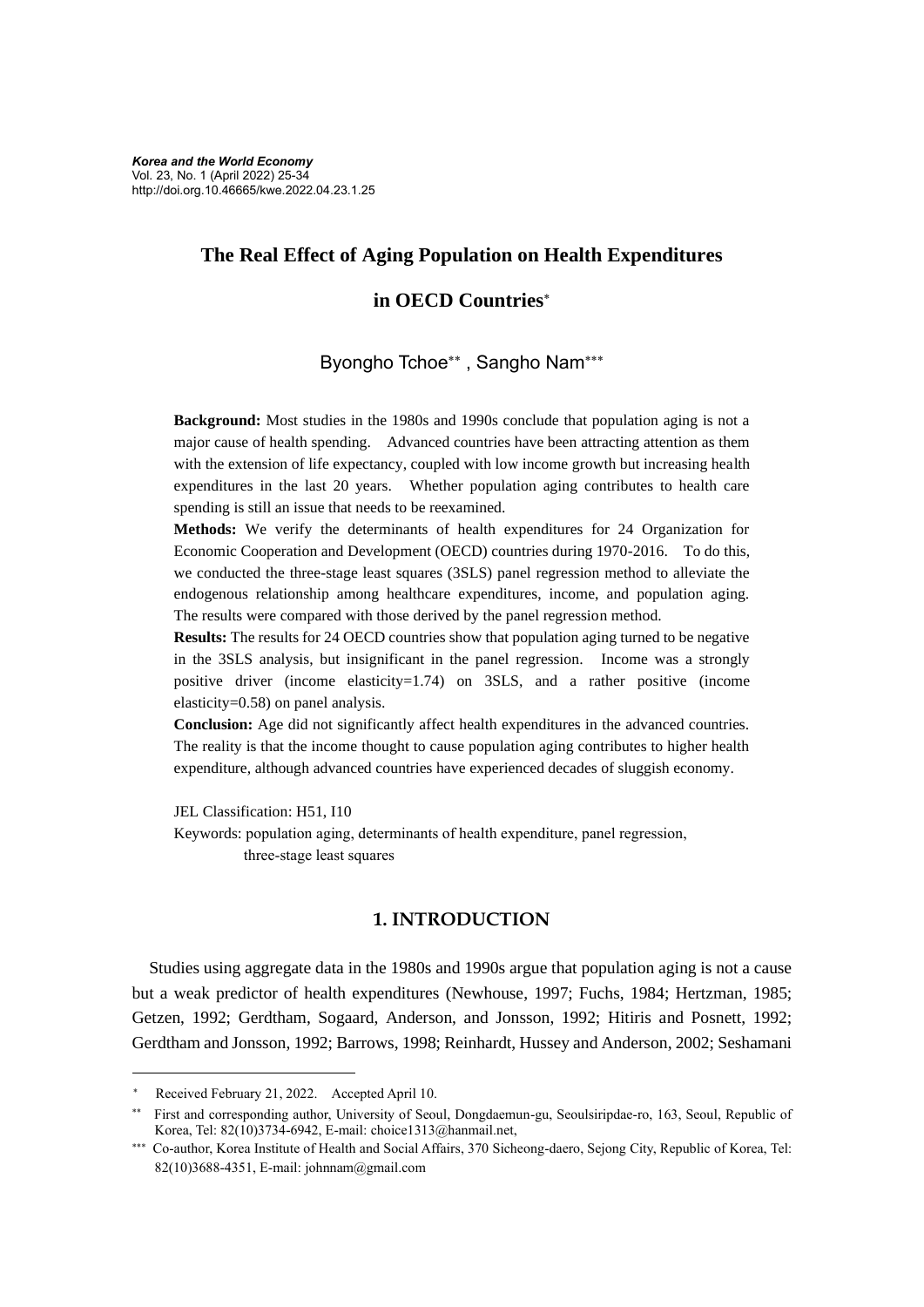#### 26 Byongho Tchoe, Sangho Nam

and Gray, 2004a). However, studies using micro-data contend that the medical expenses before death, so called "proximity to death," are a major reason behind the high cost for old-age cohorts (Fuchs, 1984; Bloom and Kissick, 1980; Scitovsky, 1984; Mendelson and Schwartz, 1993; Kimberlyn et al., 2000; Seshamani and Gray, 2004b). This "red herring" claim has been vindicated by Werblow et al. in 2007 (Werblow, Felder, and Zweifel, 2007). According to the so called "red herring claim," rising health care costs seem to be due to aging populations, but the actual causes are pre-death medical costs, health care intensity and technology advances.

Since the 2000s, the share of national health expenditure (NHE) to GDP has continued to increase in European countries, but research on its determinants has not been as active as in the past. The purpose of this study is to clarify the determinants of NHE in advanced Western countries for the period from 1970 to 2016. Previous studies using aggregate data from OECD countries reported that income was a major cause of the increase in healthcare expenses, and explored whether the income elasticity of medical expenses exceeded 1.0. Some studies pointed to the public share of healthcare or examined the adoption of fee-for-service based payment (Roberts, 1998; Gertham, 1993; Gerdtham, Jonsson, MacFarlan, and Oxley, 1998). The problem with these studies, however, is that it is difficult to separate the net effect of population aging on the rising healthcare expenses, because healthcare expenditure, income and population aging move in the same direction as the passage of time. In other words, rising income or population aging are likely to increase healthcare demand, but conversely, the health expenditure is also likely to contribute to extend life expectancy, positively affecting the aging of population; also, the increase in medical expenditures leads to the expansion of the healthcare market which may create income growth. Thus, because the variables are placed in an endogenous interdependence relationship, it is difficult to obtain the pure effect of the explanatory variables that affect the health expenditure. We used the simultaneous equations model to resolve the endogeneity problem in order to verify the real effect of population aging on health expenditures.

## **2. METHODS**

We determine the drivers of NHEs in 24 OECD countries (Western and Southern European countries and Japan; Australia, Austria, Belgium, Canada, Switzerland, Germany, Denmark, Spain, Finland, France, United Kingdom, Greece, Ireland, Iceland, Israel, Italy, Japan, Luxemburg, the Netherlands, Norway, New Zealand, Portugal, Sweden, and Turkey) using econometric analysis based on longitudinal data for the period between 1970 and 2016. The Eastern European countries were excluded as the historical context of the development of the health system of these countries is significantly different from that of Western and Southern European countries since these moved from socialism to capitalism in the 1990s. Our analysis was conducted by two steps: the first step was to estimate the determinants of health expenditures using multivariate panel regression as in equation (1) which is a modification of the model used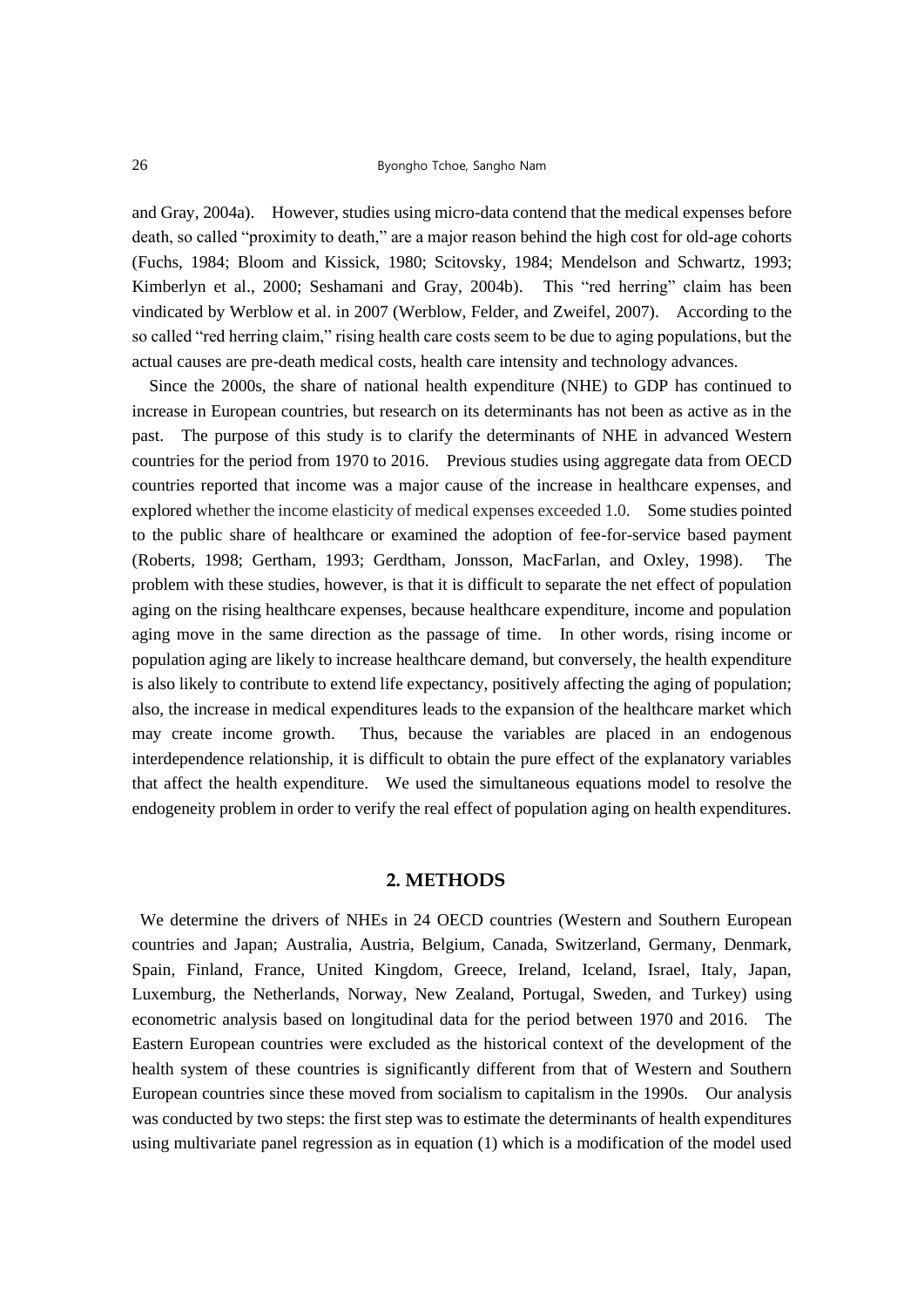in Tchoe and Nam (2010) (Tchoe and Nam, 2010).

*NHE=f*(*GDP*, *65over*; *PUB*, *doctor*, *inpatient*, *fLabor*, *TEC*, *FFS*, *GTK*)*.* (1)

In this model, NHE represents per capita national health expenditure. Independent variables are classified with socio-economic and health system-related factors (Tchoe and Nam, 2010). As socio-economic factors, we used GDP per capita, the ratio of people older than 65 to the total population, and the ratio of women to the whole work force (Tchoe and Nam, 2010). As health system-related factors, the public share of health expenditure (Gerdtham and Jonsson, 1992; Gerdtham, Jonsson, MacFarlan, and Oxley, 1998), the number of physicians in the population (Gerdtham, Jonsson, MacFarlan, and Oxley, 1998), the share of inpatient expenditure to total health expenditure (Gerdtham, Sogaard, Anderson, and Jonsson, 1992; Gerdtham and Jonsson, 1992; Gerdtham, Jonsson, MacFarlan, and Oxley, 1998), and the provision of new medical technology (Tchoe and Nam, 2010) are chosen. Other health system factors such as the adoption of fee-for-service (FFS) based payments (Gerdtham, Sogaard, Anderson, and Jonsson, 1992; Gerdtham and Jonsson, 1992; Gerdtham, Jonsson, MacFarlan, and Oxley, 1998) and the existence of gatekeepers were included (Gerdtham, Jonsson, MacFarlan, and Oxley, 1998) as institutional variables. In an FFS system, physicians are reimbursed with a fee assigned for each medical service that they provide to patients. These institutional variables were treated as dummy variables. Each quantitative variable is converted to natural logarithms to obtain the elasticity estimate. The logarithmic transformation of variables also contributes to mitigate the heteroscedasticity of coefficients. The variables used in the models are defined in table 1.

The above panel regression method is a way to overcome the limitations of cross-sectional analysis; however, it introduces endogeneity problems between dependent variables and explanatory variables in regression analysis using aggregate data. To mitigate these limitations,

| Variables      | Definition                                                            |
|----------------|-----------------------------------------------------------------------|
| <b>NHE</b>     | Per capita real national health expenditures (PPP 1995 US dollars)    |
| <b>GDP</b>     | Per capita real GDP (PPP US dollar of 1995)                           |
| 65 <i>over</i> | Share of $65+$ population of total population $(\%)$                  |
| PUB            | Public share of health expenditures (percentage)                      |
| <i>Doctor</i>  | Number of doctors per one thousand people                             |
| Inpatient      | Share of inpatient expenditures of national health expenditure $(\%)$ |
| fLabor         | Share of female labor forces $(\% )$                                  |
| <b>TEC</b>     | New technologies (number of CT, MRI)                                  |
| <i>FFS</i>     | Adoption of Fee-for-service (dummy variable)                          |
| GTK            | Existence of gatekeepers (dummy variable)                             |

**Table 1 Definitions of Determinants of NHEs**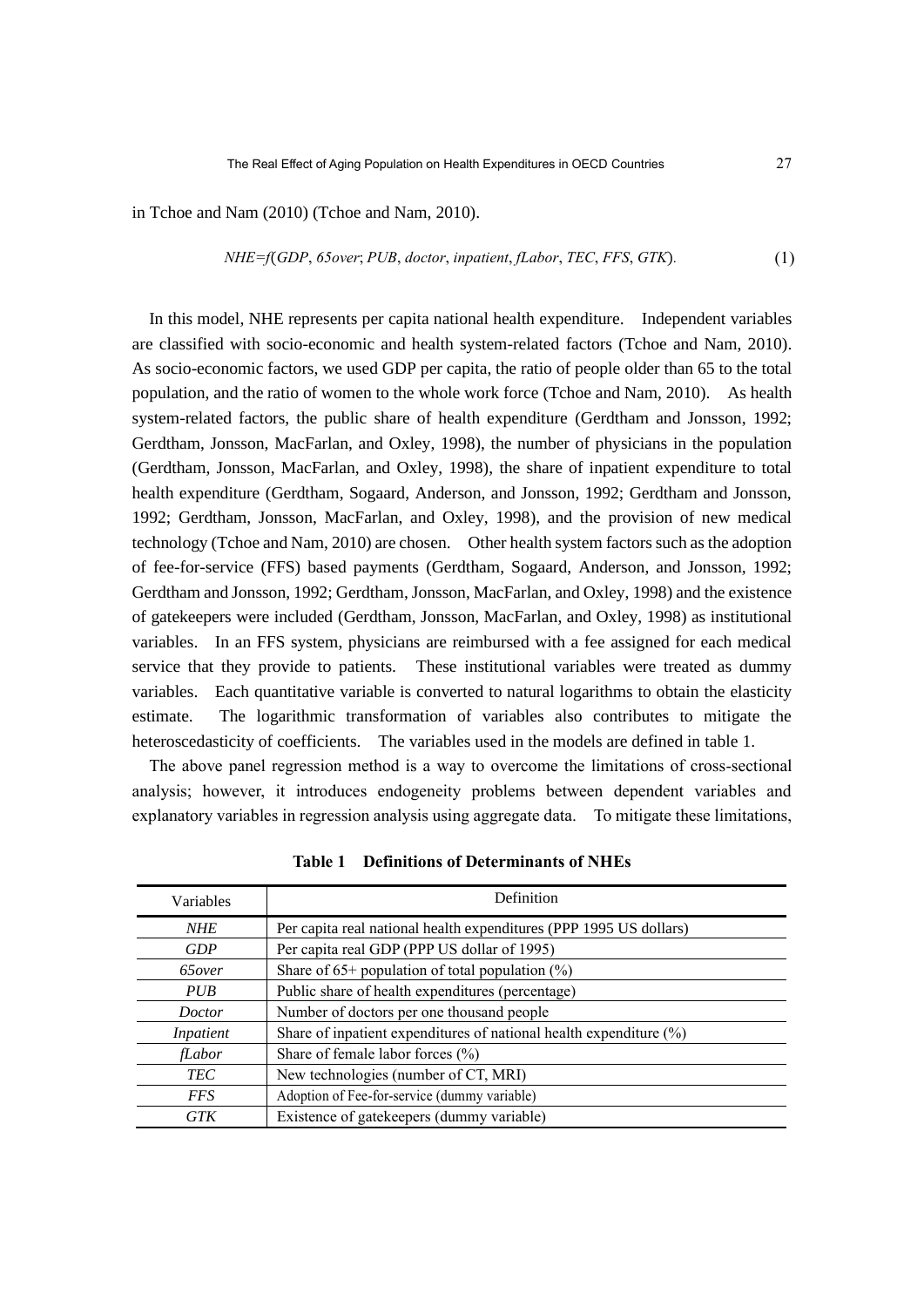we used the three-stage least squares (3SLS) method (Zellner and Thei, 1962) in the second step comprising the following simultaneous equations:

> *NHE = f*(*GDP*, *65over*; *PUB*, *inpatient*, *doctor*, *GTK*, *TEC*), (2)

> *65over = f*(*NHE*, *GDP*; *PUB*, *inpatient*, *doctor, GTK*, *fLabor*), (3)

$$
GDP = f(NHE, 65over; PUB, doctor, FFS, fLabelor, TEC).
$$
\n
$$
(4)
$$

It is well-known that it is not possible to get parameter estimates if an equation or model is under-identified. Thus, in order to estimate the parameters of the model, the equation (or model) must be identified; the appropriate estimation technique will depend upon whether it is exactly identified or over-identified. The order condition for the identification of the model can be stated as follows: for an equation to be identified, the total number of variables excluded from it must be equal to or greater than the number of endogenous variables in the model less one (Zellner and Theil, 1962). In our model, the parameters were identified and the 3SLS estimation technique was employed. In order to estimate the parameters, some of the explanatory variables were excluded from each equation. The variables excluded were *FFS* and *fLabor* in the *NHE* equation, *TEC* in the *65over* equation and Inpatient and *GTK* in the *GDP* equation.

## **3. RESULTS**

On panel regression analysis, population aging was a non-significant factor in the rising health expenditures during 1970-2016 in both model 1 and model 2 shown in table 2, from which we conclude that both income and public share were significant determinants of *NHE*. Technological advancement was another significant factor. When the analysis is confined to the years 1970-1999, population aging appears to be non-significant; this is in line with the results of previous studies. Both income and public share are seen to be significant factors, especially the latter, which has the greatest effect on health expenditures. Most previous studies conducted for the period 1970-1990s showed that income is the most significant determinant of health expenditure; however, in this study, public share played a more important role than income. This implies that as the proportion of public financing increases, direct payments by patients decrease, which leads to greater demand for health care, that is, health expenditure is more likely to be influenced by the "price effect" rather than the "income effect". In addition, the number of physicians positively affects health expenditure, which also supports the physician-induced demand hypothesis, while the inpatient share has a negative effect. The Hausman test showed that the fixed-effect model was statistically significant rather than the random-effect model.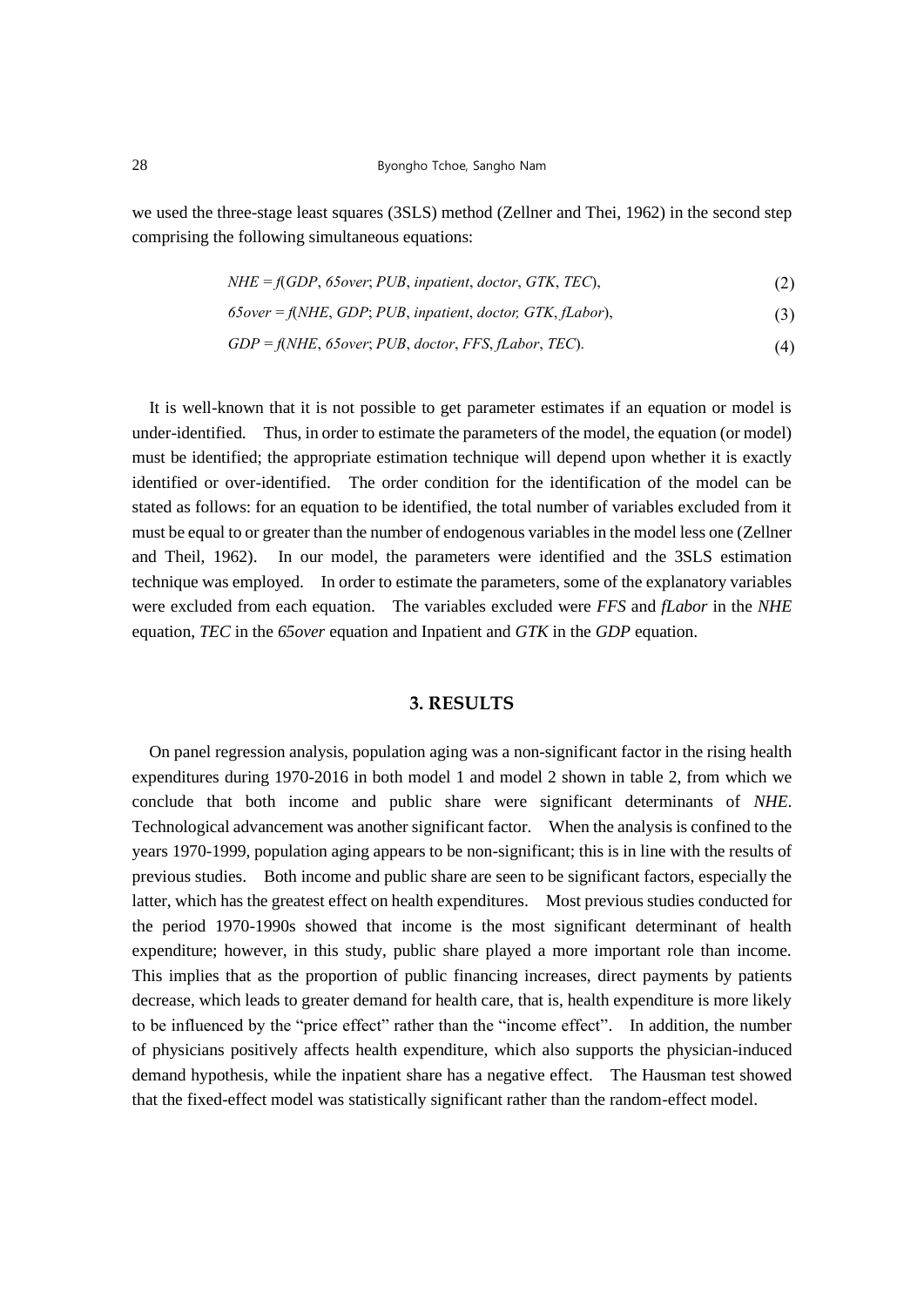|               | Model 1<br>$(1970-2016)$ | Model 2<br>$(1970-2016)$ | Model 3<br>$(1970-1999)$ | Model 4<br>$(1970-1999)$ |
|---------------|--------------------------|--------------------------|--------------------------|--------------------------|
|               | Fixed effect             | Random effect            | Fixed effect             | Random effect            |
| ln(GDP)       | $0.3935**$               | $0.5828**$               | $0.4992**$               | $0.7467**$               |
| ln(65 over)   | 0.0855                   | $-0.0261$                | $-0.0152$                | 0.3111                   |
| ln(pub share) | $0.2639**$               | $0.1935**$               | $1.1315**$               | $0.8986**$               |
| ln(inpatient) | $-0.0635*$               | $-0.0746*$               | 0.0892                   | $-0.0447$                |
| ln(flabor)    | $-0.3937*$               | $-0.2140$                | 1.3944**                 | 0.6936                   |
| ln(doctor)    | $0.1557*$                | $-0.0149$                | $0.5209**$               | 0.0793                   |
| ln(Tec)       | $0.1602**$               | $0.0876**$               | $-0.0046$                | $-0.0420$                |
| <b>FFS</b>    |                          | 0.0864                   |                          | 0.0965                   |
| <b>GTK</b>    |                          | 0.0292                   |                          | $0.8356**$               |

**Table 2 Determinants of National Health Expenditures in 24 OECD Countries Using Panel Regression**

Note: \*\*  $p < 0.05$ , \*  $p < 0.1$ .

The results of 3SLS analysis which is performed to control the endogeneity problem among determining factors of health expenditure are shown in table 3. The main factor explaining health expenditure during the period 1970-2016 was found to be income, not population aging. Population aging works negatively to the *NHE*. The elasticity of income is estimated around 1.74, far exceeding 1.0, and the public share affects *NHE* negatively. These results are quite a different with those of panel regression. Among the determinants of population aging, the public share of health expenditure was a major factor. A possible explanation for this is that the increased public share reduces direct payments by elderly patients and improves their access to healthcare, which leads to population aging. It is notable that the *NHE* did have a significant effect on population aging, while the number of physicians had a positive effect on *NHE* (+0.56), which suggests that a higher number of physicians is likely to extend population longevity. Female labor participation has a strongly negative effect  $(-1.43)$ , indicating that female labor participation harms the health status of women, and reduces female life expectancy. It is surprising to note that the effect of primary care physicians was negative, which implies that gatekeepers may not be any help in extending the life expectancy of the elderly. Finally, in terms of the determinants of income, both *NHE* and population aging have a significant effect on the national growth (GDP), from which we may conclude that income, population aging, and health spending are likely to follow similar trends. However, we did not find any significant factors explaining the *NHE* for the years 1970-1999.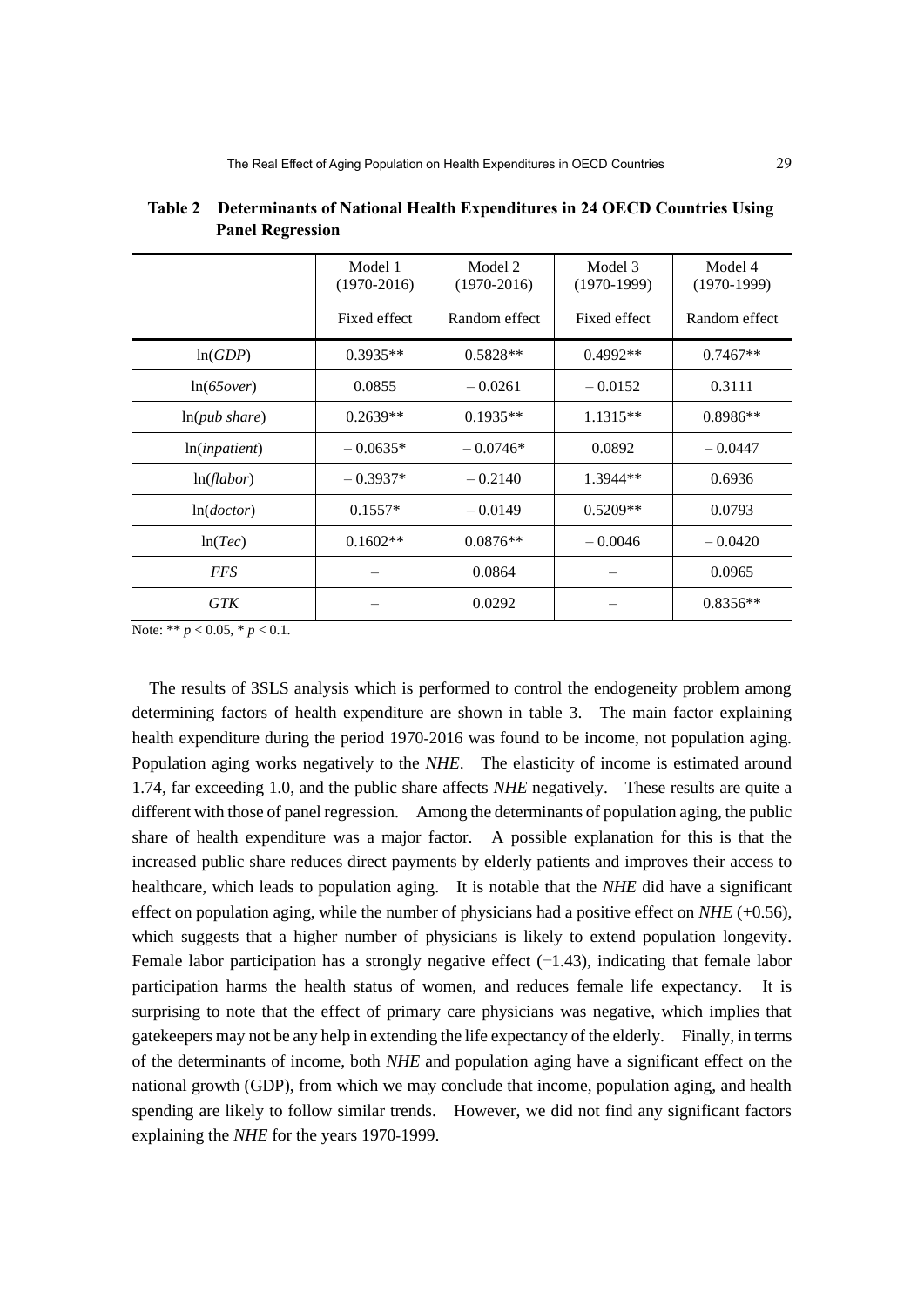|               | 1970-2016         |             |            | 1970-1999 |             |             |
|---------------|-------------------|-------------|------------|-----------|-------------|-------------|
|               | ln(NHE)           | ln(65 over) | ln(GDP)    | ln(NHE)   | ln(65 over) | ln(GDP)     |
| ln(NHE)       | $\qquad \qquad -$ | $0.7873**$  | $1.015**$  |           | $1.2371**$  | $1.3364**$  |
| ln(GDP)       | $1.7429**$        | $-0.5495$   |            | $-1.1462$ | $-0.5104$   |             |
| ln(65 over)   | $-0.7320**$       |             | $0.9980**$ | 1.4305    |             | $0.8298*$   |
| ln(pub share) | $-1.0366**$       | $0.9241**$  | 0.2271     | $-2.1632$ | $1.6547**$  | 0.3039      |
| ln(input)     | $0.4483*$         | $-0.1246$   | $0.2210*$  | $-0.1858$ | $-0.0215$   | $0.4216*$   |
| ln(flabor)    | 0.6625            | $-1.4314**$ | $-0.5658$  | $-0.3299$ | $-0.3144$   | $-2.0033**$ |
| ln(Tec)       |                   | $0.5575**$  | $-0.3195$  |           | 0.0685      | $-0.608**$  |
| <i>FFS</i>    | $-0.1891**$       |             |            | 0.2733    |             |             |
| GTK           |                   |             | $-0.1771$  |           |             | $-0.4595**$ |

**Table 3 Determinants of National Health Expenditures in 24 OECD Countries Using The 3SLS Method**

#### **4. DISCUSSION**

Although population aging is generally perceived as a leading cause of the increase in health expenditure, most macroeconomic studies using OECD data have shown that income is a major determinant of health expenditure rather than population aging. However, since the 1990s, most studies using microdata have shown that before-death medical expenses are the main driver of health expenditures rather than population aging. In fact, however, medical needs before death are unlikely to increase when out-of-pocket payment of patients or their families is excessively high. However, generous public sector coverage of medical expenses which is possible when national incomes go up may encourage physicians and hospitals to provide more care to patients.

This is a macroeconomic study based on recent OECD data of 24 Western countries from 1970 to 2016 on national health expenditure in aging populations. Indeed, the historical trends in OECD countries suggest that health expenditure, population aging, and income levels have moved in the same direction. We adopted the 3SLS method to deal with the endogenous relationship in health expenditure-related variables.

On 3SLS analysis, the most important determinant on health expenditure was found to be income. Population aging was found to have a negative effect on health expenditure. This indicates that health expenditure is likely to be determined by how much the healthcare expenditure can be available by economic resources, not by population aging per se. In this regard, before-death medical expenditures, which are considered to be a main driver of healthcare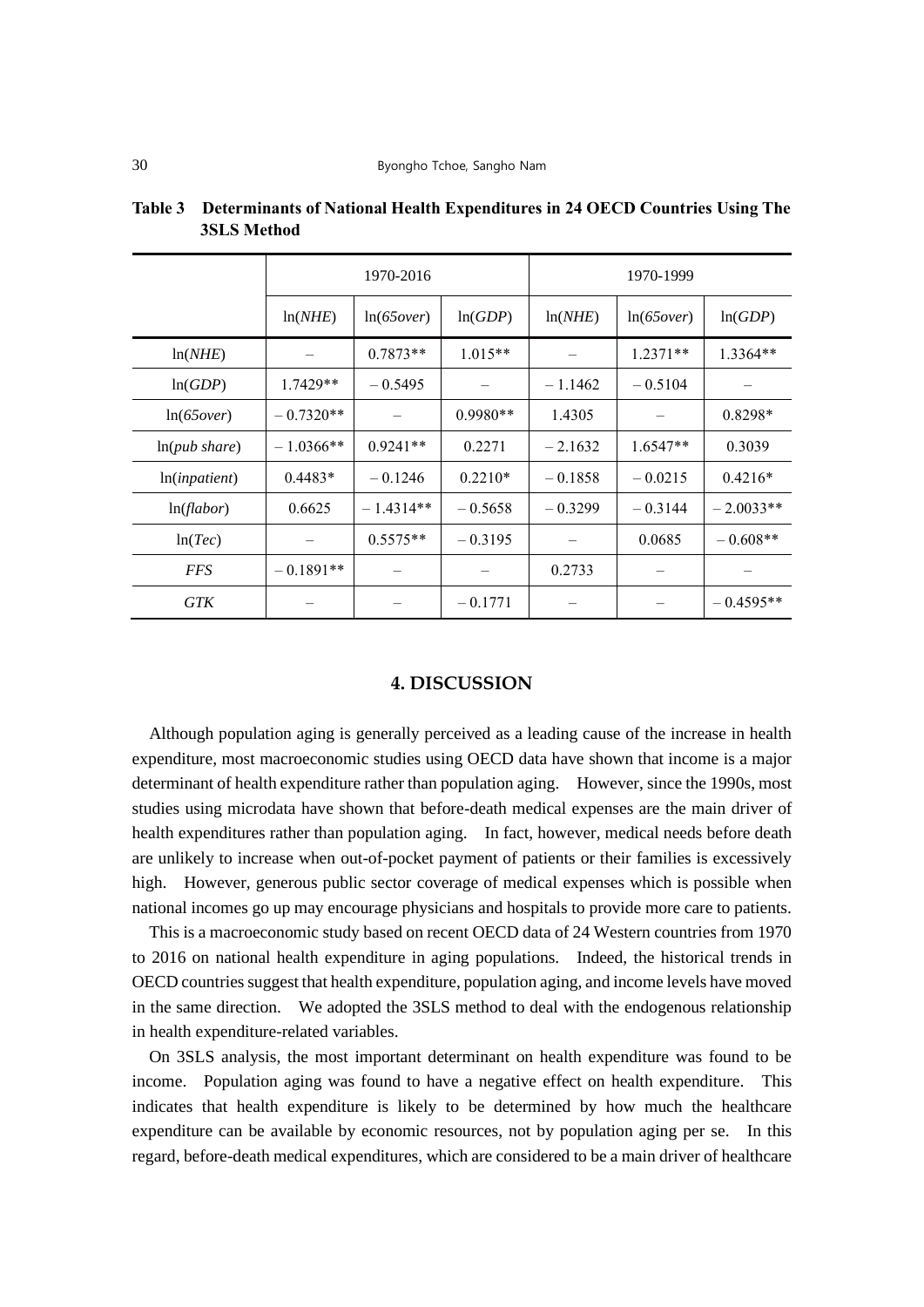expenditure in micro-data studies, could depend on how much out-of-pocket payment is available for patients or in other words, how the public coverage is generous for the healthcare cost. Meanwhile, in panel regression analysis, we found that the public share of health expenditure was decisive in explaining health expenditure during the period 1970-1999, while the effect of income was positive but weaker rather than that of the public share. This result implies that the price effect had overwhelmed the income effect in determining health expenditures, which is in contrast to the reports from previous studies from 1970-1990s, where the income effect was seen to dominate the price effect. The impact of population aging does not appear to be statistically significant.

Some studies have shown that the effect of population aging might be overwhelmed by the factors such as new technologies and increased utilizations (McClellan, 1996), for example, of drugs and diagnostic tests; and price inflation (Goetghebeur, Forrest, and Hay, 2003; Koenig et al., 2003). A study suggested that population aging leads to the "illusion of necessity" (Evans, 1985) by supposing that health care spending is higher in older age, which is diverted from the real causes of technological progress in medicine, increased income, moral hazard of providers and consumers caused by extensive social health insurance coverage (Evans, 1985; Zweifel, Felder, and Meier, 1999). Another study indicated the long-term care and medical technology rather than age (Hakkinen et al., 2008).

The causes of medical expenditure are therefore very complex. In macroeconomic sense, demand, supply and institutional factors will affect healthcare spending. Figure 1 illustrates the factors affecting healthcare expenditure. The mechanism by which income affects health expenditures can be summarized from the figure 1 as following. On the supply side, it is possible for a provider to spend a lot on medical bills before death; however, this cannot be supported without resources allocated by the public sector, which is why national income will likely determine the amount of healthcare provision. While aging requires greater pre-death medical costs, this must also be backed up by higher national income. On the demand side, as the income level improves, people demand greater health insurance coverage. Aging will further reinforce this trend, but eventually this has to be supported by income. Besides, from an institutional perspective, FFS is an incentive to increase spending on health care, and the establishment of a primary health care system is expected to drive down spending on health care. Increasing the proportion of costly hospitalization will also stimulate medical expenditures. Furthermore, the development of new technologies and diagnostic tools also tends to increase medical expenditures. Variations in health care systems across countries will result in variations of health care expenditures. The effects of institutional differences, however, will vary from country to country, and this may not result in statistically significant generalized results.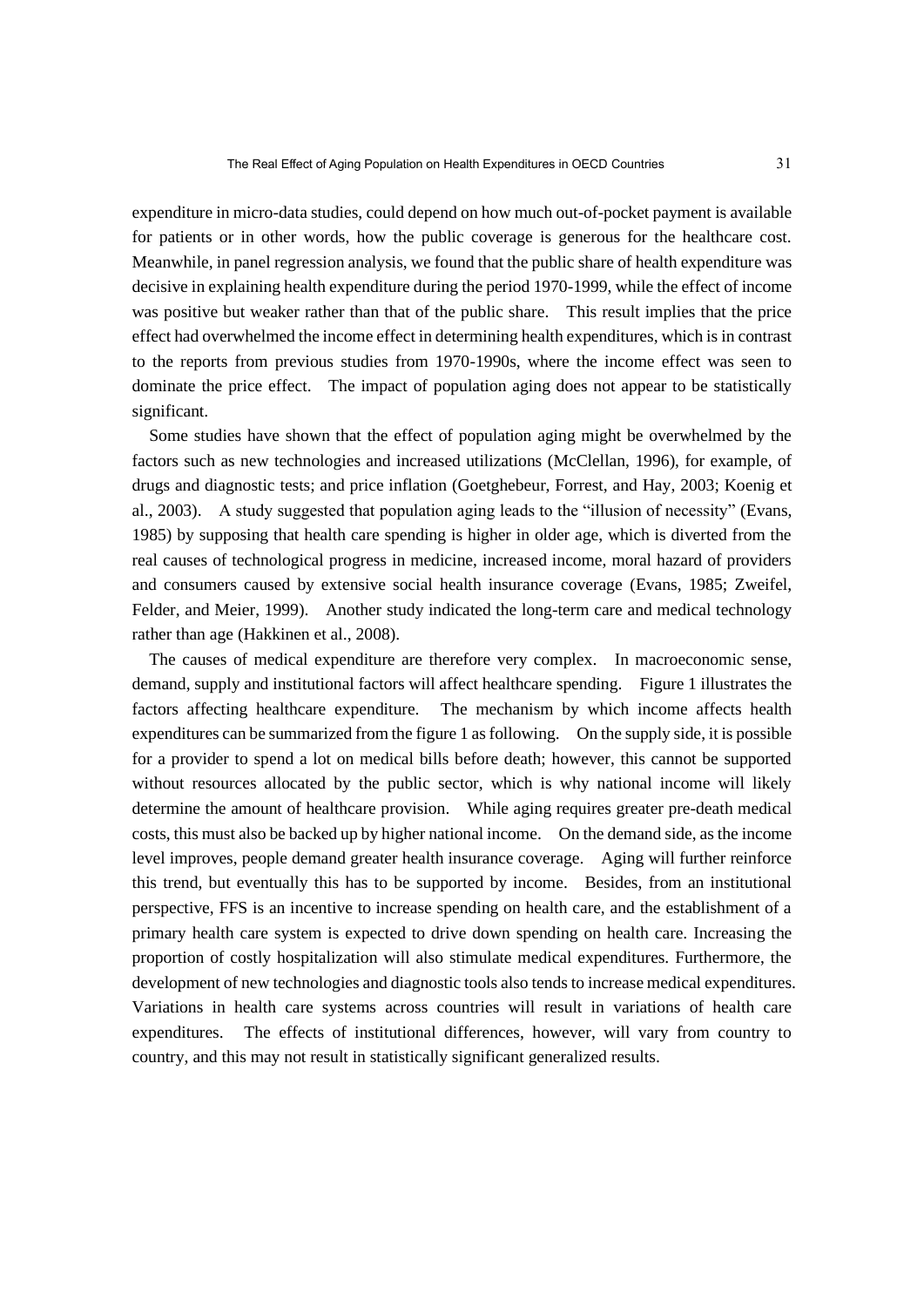

**Figure 1 The Effect of Income and Population Aging on Health Expenditures**

## **5. CONCLUSION**

This study concludes that when population aging is considered to be an endogenous variable, and not an independent variable in its impacts on health expenditure, age is statistically nonsignificant to explain the rise in health expenditure. Age might be, at best, a parameter or a mediating cause for health care expenditure increase. This study confirms again that income is the strongest determinant of health expenditure. Therefore, it is necessary to make policy efforts to effectively control the increasing pressure of healthcare demand within the limits of available national income. Future research into cost-push factors, such as cost of dying, use of new technologies, and growth of innovative healthcare in advanced countries is therefore warranted.

#### **REFERENCES**

- Barrows, P. P., "The black-box of health care expenditure growth determinants," *Health Econ*, 7, 1998, pp. 533-544.
- Bloom, B. S. and P. H. Kissick, "Home and hospital costs of terminal illness," *Medical Care*, 18, 1980, pp. 560-64.
- Evans, R. G., "Illusion of necessity: Evading responsibility for choice in health care," *Journal of Health Politics*, Policy and Law, 10(3), 1985, pp. 439-467.
- Fuchs, V. R., "'Though much is taken': reflections on aging, health and medical care," *Milbank Mem Fund Q Health Soc. Spring*, 62(2), 1984, pp. 143-166.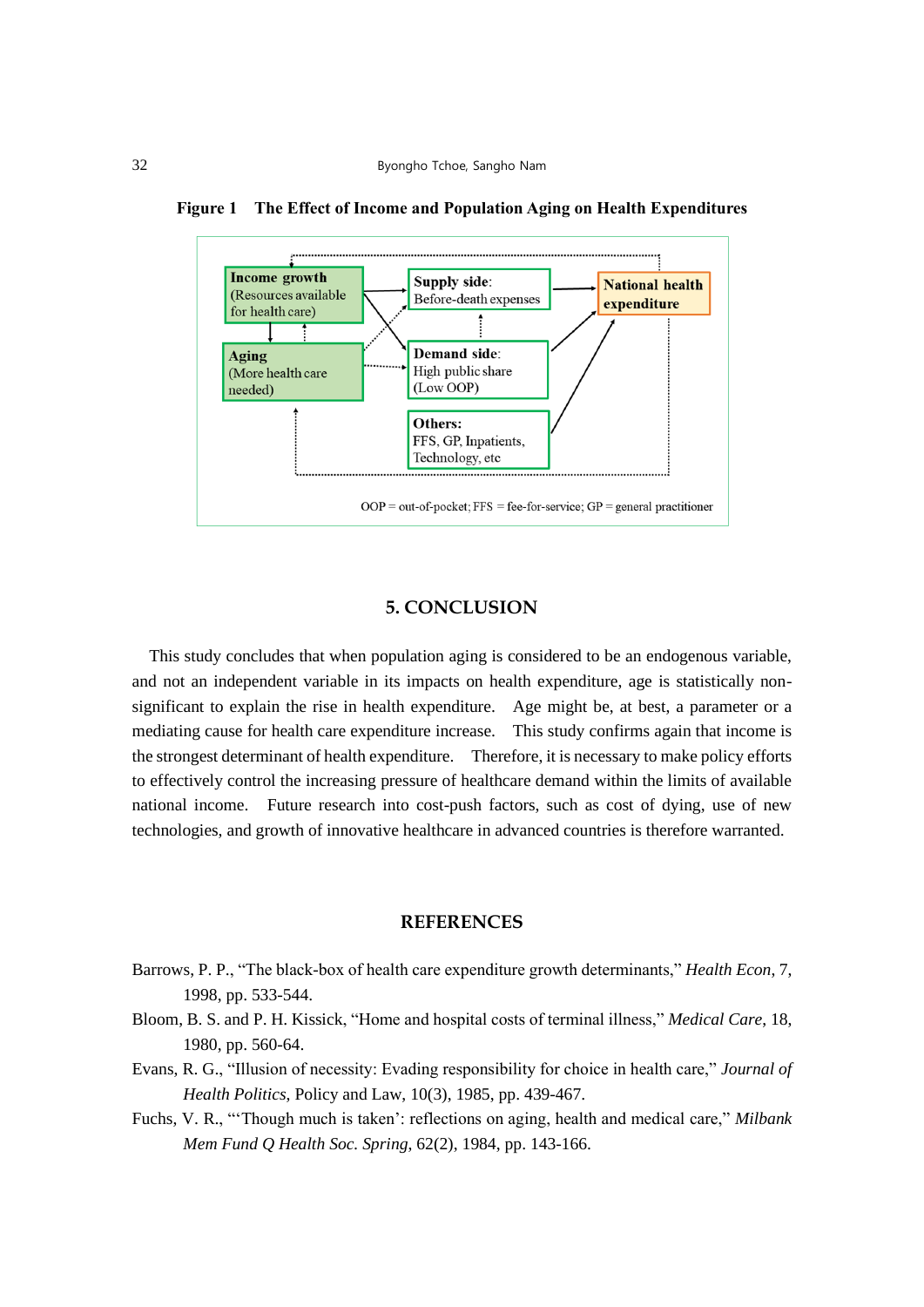- Gertham, U. G., "The impact of aging on health care expenditure in Sweden," *Health Policy*, 24, 1993, pp. 1-8.
- Gerdtham, U. G. and B. Jonsson, "International comparisons of health care expenditure: Conversion factor instability, heteroscedasticity, outliers and robust estimators," *Journal of Health Economics*, 11, 1992, pp. 189-197.
- Gerdtham, U. G., J. Sogaard, F. Anderson, and B. Jonsson, "Econometric analysis of health expenditure: A cross-sectional study of the OECD countries," *Journal of Health Economics*, 11, 1992, pp. 63-84.
- Gerdtham, U. G., B. Jonsson, M. MacFarlan, and H. Oxley, "The determinants of health expenditure of the OECD countries," in *Health, the Medical Profession, and Regulation*; Zweifel, P., ed.; Kluwer Academic Publishers: Dordrecht, The Netherlands, 1998, pp. 113-134.
- Getzen, T. E., "Population aging and the growth of health expenditures," *Journal of Gerontology*, 47, 1992, pp. S98- S104.
- Goetghebeur, M. M., S. Forrest, and J. W. Hay, "Understanding the underlying drivers of inpatient cost growth: A literature review," *The American Journal of Managed Care*, 9, 2003, pp. SP3- SP12.
- Hakkinen, U., P. Martikainen, A. Noro, E. Nihtila, and M. Peltola, "Aging, Health Expenditure, Proximity to Death, and Income in Finland," *Health Econ Policy Law*, 2, 2008, pp. 165- 195.
- Hertzman, C. and M. Hayes, "Will the elderly really bankrupt us with increased health care costs?," *Canadian Journal of Public Health*, 76, 1985, pp. 373-377.
- Hitiris, T. and J. Posnett, "The determinants of effects of health expenditure in developed countries," *Journal of Health Economics*, 11, 1992, pp. 173-181.
- Kimberlyn, M., B. Green, M. Barer, R. G. Evans, C. Hertzman, and C. Normand, "Age, costs of acute and long-term care and proximity to death: Evidence from 1987-88 and 1994-95 in British Columbia," *Age Ageing*, 29, 2000, pp. 249-253.
- Koenig, L., J. M. Siegel, A. Dobson, K. Hearle, S. Ho, and R. Rudowitz, "Drivers of healthcare expenditures associated with physician services," *The American Journal of Managed Care*, 9, 2003, pp. SP34-SP42.
- McClellan, M., "Are the returns to technological change in health care declining?," *Proceedings of the National Academy of the US*, 93, 1996, pp. 12701-12708.
- Mendelson, D. N. and W. B. Schwartz, "Effects of aging and population growth on health care costs," *Health Affair*, 12, 1993, pp. 119-125.
- Newhouse, J. P., "Medical care expenditure: A cross-national survey," *Journal of Human Resources*, 12, 1977, pp. 115-125.
- Reinhardt, U. E., P. S. Hussey, and G. F. Anderson, "Cross-National comparisons of health systems using OECD data," *Health Affair*, 21, 2002, pp. 169-181.
- Roberts, J., "Sensitivity of elasticity estimates for OECD health care spending: Analysis of a